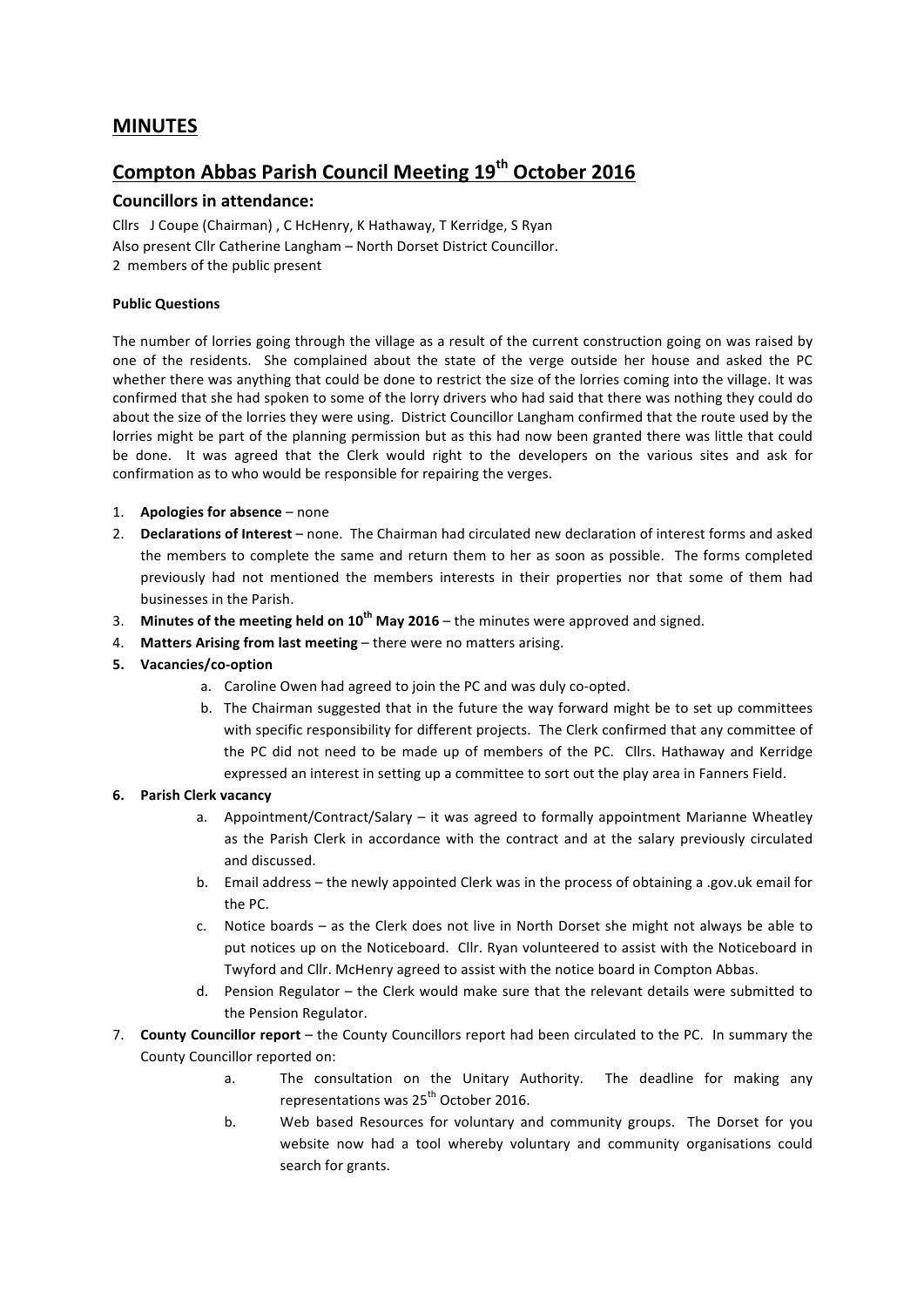- c. Dorset household recycling centres had started charging for certain items including Asbestos, gas bottles, hardcore and rubble, soil, plasterboard and tyres.
- d. The annual canvas for the register of electors was taking place to ensure that the electoral register was as up to date as possible.

There were no matters arising.

8. **District Councillors report** – District Councillor Langham confirmed that the Dorset Waste Partnership were shortly going to be doing a survey with regard to their services, funds were likely to be withdrawn from the CAB in the near future and there was a meeting regarding the Unitary Authority in the near future. District Councillor Langham encouraged the PC to respond to the consultation on the proposals for a Unitary Authority.

# **9. Financial reports -**

- a. Approval of amended  $2015/2016$  accounts and governance statement  $-$  the amended 2015/2016 accounts and the governance statement had been circulated to the members of the PC and were agreed and approved.
- b. Approval for internal audit Trevor Clements a retired accountant had agreed to do the internal audit.
- c. Update of current financial position at present there was very little being paid out from the bank account and it was relatively healthy.
- d. It was agreed that the clerk 's salary should be paid monthly by standing order
- e. The clerk had prepared a letter to Lloyds bank changing the correspondence address, asking for read only access to the bank account and setting up the standing order for her salary. This letter was approved by the PC and signed.
- f. Precept planning for  $2017/2018 -$  quotes, budgets. The chairman confirmed that at the next meeting the PC would have to agree its budget for the following year and therefore asked the PC to let the Clerk know if there were any items of expenditure coming up which needed to be included in the budget. In particular any quotes for Fanners field should be sent to the Clerk. The Clerk confirmed she would review the asset valuations for insurance and for audit purposes.

# 10. **Fanners Field**

- a. Update of grant applications Cllr. Hathaway confirmed that she had approached Hall  $\&$ Woodhouse, Waitrose and Tesco and no grants were available. She had also looked at whether CA could get a grant from the National Lottery however they would have to show evidence of the need for a playground and she did not think given the number of children that used the playground that CA would be able to do this. She therefore suggested that the way forward would be to raise the funds from the people in the village.
- b. Playground surface area it was agreed that the weeds could be removed and a new membrane put down.
- c. Playground Inspection Cllr. Hathaway agreed to organise an inspection of the playground. She had previously been advised that the weeds would not mean that the play area would fail the inspection.
- d. Maintenance it was agreed that the Clerk would obtain a quote for the maintenance of the play area from Basil Lane in time for the next meeting. She would also clarify whether the hedges had been included in the quote for the previous year.

A question was raised as to whether part of Fanners Field could be made into a car park. The chairman confirmed that the PC would have to review the deed of gift to ascertain whether this was permissible. Cllr. Kerridge commented that they would also need to have a 50m splay in order for the field to be used. It was agreed that the Clerk would look at the deed of gift and also contact Highways regarding the splay required.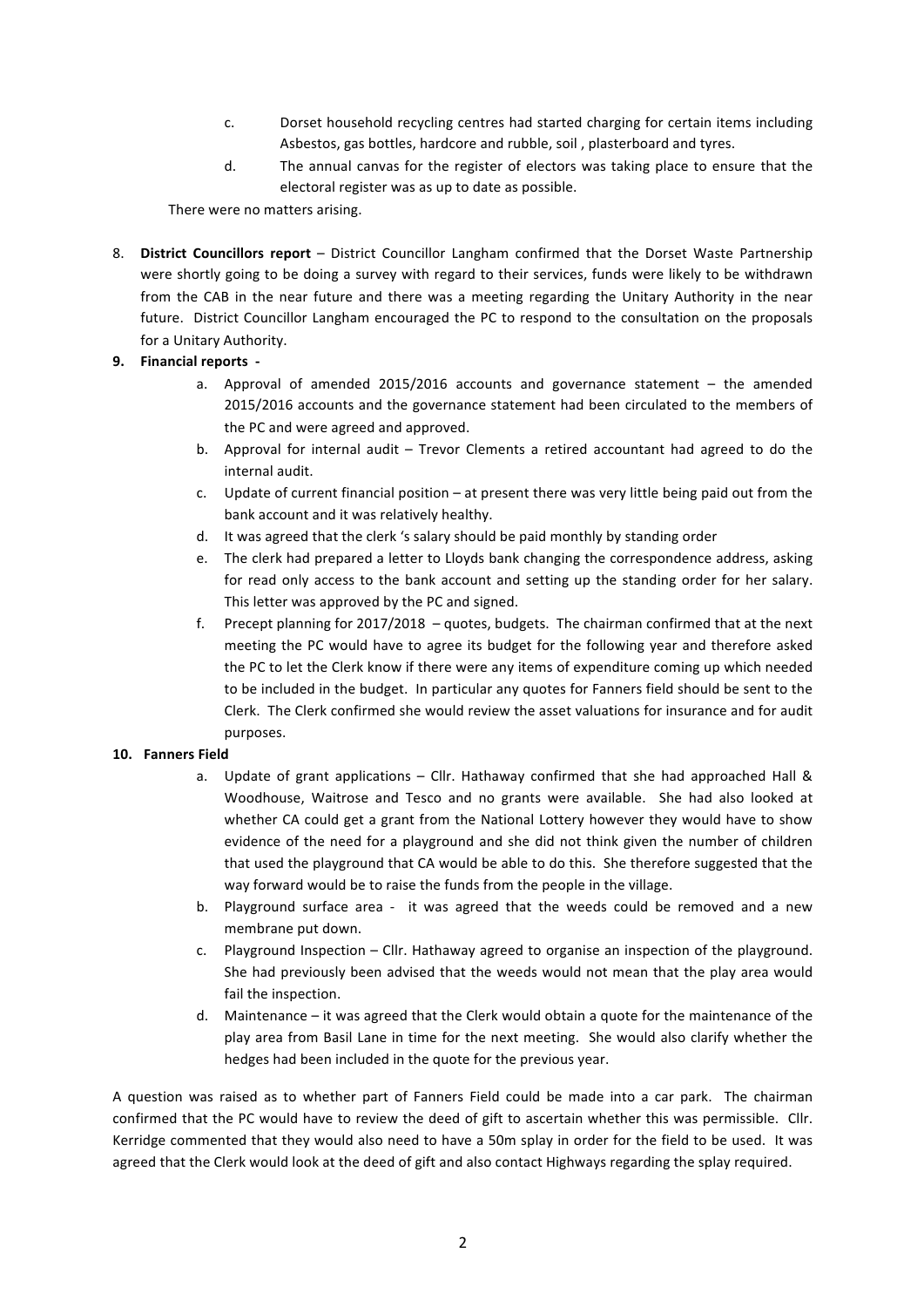11. Airfield - the minute of the recent meeting of the Compton Abbas Consultative Committee had been circulated. There were no matters arising save in respect of the retrospective planning application for a hangar – see below.

#### **12. Planning/Tree Works**

- a. Consultation 2/2016/1287/CATREE Willis Farmhouse Lower Lane Compton Abbas Dorset SP7 ONH (6 week period ends 2nd November 2016) – the PC had no objection to this application.
- b. Planning Consultation 2/2016/1046/HOUSE Melbury Hill House Chapel Hill To Gourds Farm Compton Abbas Dorset SP7 OND (Approved by NDDC 6/9/2016)
- c. Planning Consultation 2/2016/1442/FUL Compton Abbas Airfield Spread Eagle Hill To Possessions Corner - Lane Compton Abbas Salisbury Dorset (comments by  $31<sup>st</sup>$  October) – the airfield had thought that the hangar did not require planning permission but as it has a semipermanent base it does. The PC had no objection to this application.
- d. Contact made by resident concerning construction traffic using Lower Lane, Compton Abbas to access building sites at The Old Barn and Tuckers Lodge – this had been discussed at the beginning of the meeting. It was agreed that the Clerk would write to the developers and ask if smaller vehicles could be used for deliveries to the sites and ask them to repair the verges. The Clerk would also contact DWP and ask them to use smaller vehicles.

#### 13. **Footpaths/Rights of Way**

a. tree overhanging footpath (top of Sandpit Lane) and through to Church Hall – it was agreed that the Clerk would write to the owner and ask him to prune the trees along the footpath. The Clerk would also ask him to remove the dead tree adjacent to the A350.

#### **14. Highways**

- a. Working Together Proposal due to budget restrictions it was being proposed by Highways that non-essential highway maintenance should passed down to the PCs. The legal implications of doing this were being reviewed and some advice would hopefully be forthcoming shortly. In general the relevant landowners maintained most of the verges in the village. Melbury Abbas had asked Shaftesbury Town Council if they could hire the lengthsman employed by the TC.
- b. tree causing obstruction to village sign and overhanging branches (junction of Chapel Hill and  $A350$ ) – see above.
- c. A350 Community Group Meeting  $5^{th}$  October 2016 The summary of the meeting had been circulated to the PC. In summary:

i) The voluntary one-way system was not working and the Group had asked Highways to investigating whether this could be made more formal.

ii) Simon Hoare had confirmed that the discussions with regard to the strategic north/south route the Dorset/Wilts/BANES Study Report would be concluded in the next 2 months and it would then be decided whether the route would be included in the Governments infrastructure plans as a Strategic Route. However even if this route is included in the Governments strategy nothing was likely to happen before 2025.

iii) The letter written by Melbury Abbas had been considered and it was agreed that so far as possible contact with Melbury Abbas would be maintained.

iv) The Group had asked the Police and Crime Commissioner for a grant for flashing speed indicator signs that could be used along the A350.

v) Speed Watch were continuing to monitor lorry movements along the A350.

d. M4 to Poole Strategic Route – Dorset/Wilts/BANES Study Report Update – see above.